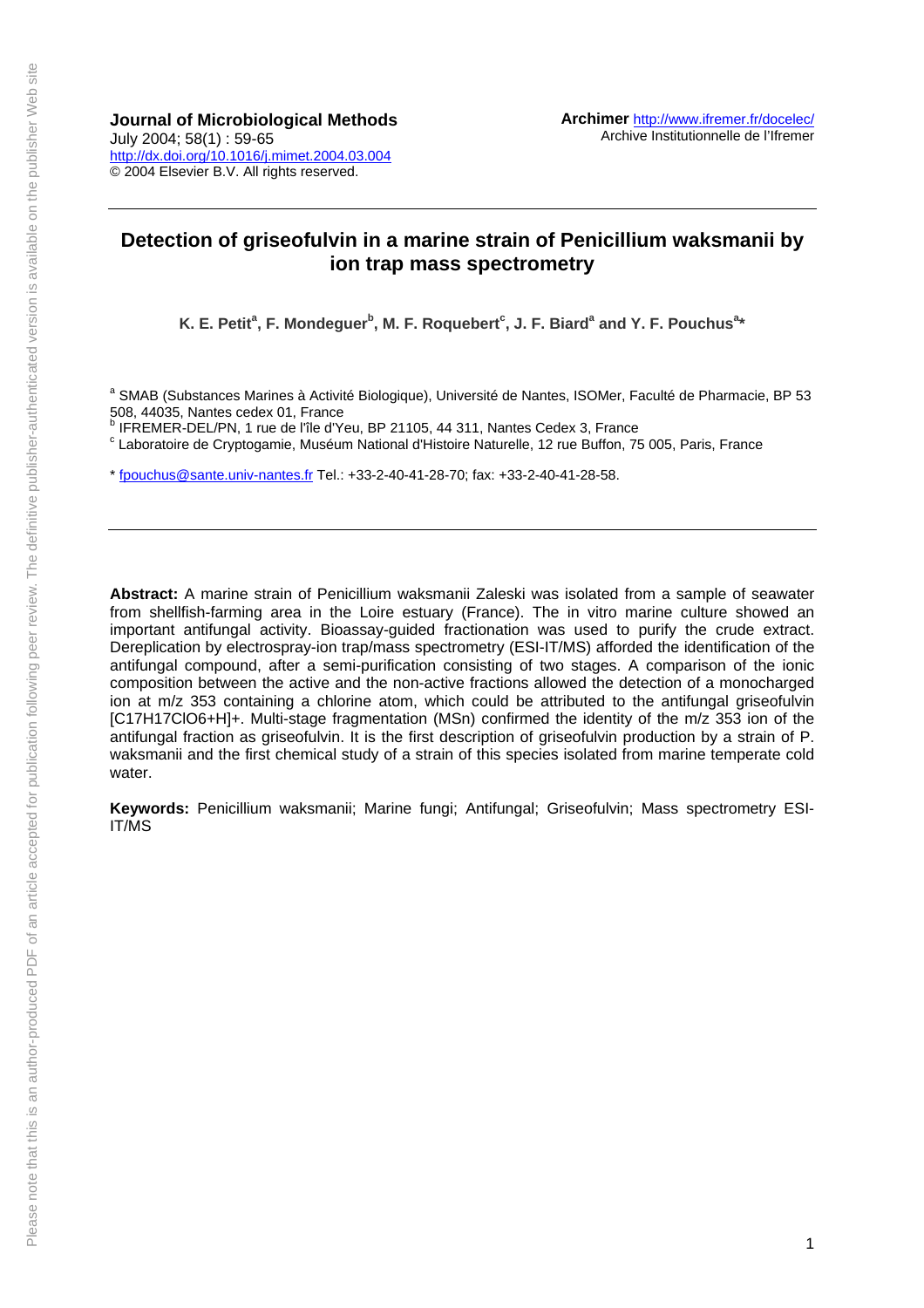## **1. Introduction**

During our ongoing search for fungal occurrence in shellfish-farming areas, more than 400 strains had been isolated from marine sediment, shellfish or sea water (Sallenave et al., 2000). One of them, identified as *Penicillium waksmanii* Zaleski, inhibited the growth of moulds in its vicinity. Marine fungi have proved to be a rich source of new bioactive natural products (Cuomo et al., 1995; Liberra and Lindequist, 1995; Farooq Biabani and Laatsch, 1998; Jensen and Fenical, 2000). Because of their particular living conditions (salinity, nutrition, higher pressure, temperature variations, competition with bacteria, viruses and other fungi), they may have developed specific secondary metabolic pathways compared with terrestrial fungi (Liberra and Lindequist, 1995). It was thus settled to isolate and identify the causal metabolite.

*P. waksmanii* Zaleski is an ubiquitous anamorphic fungus, widespread at once in land (Pitt, 1979), in guano of swallow (Doria and Guglielminetti, 1997), in mosquitoes (Costa et al., 1998, Costa and Oliveira, 1998) and in various aquatic environments such as sewage sludge (Ismail et al., 1994) or algae (Dewey et al., 1983; Amagata et al., 1998).

Actually, different metabolites have been isolated from cultures of *P. waksmanii*: two alkaloids (Kozlovskii et al., 1997), four pyrones (pyrenocines A, B, D and E) with significant cytotoxicity on P388 lymphocytes (<1.5 µg/ml) and three sulfur-containing dioxopiperazines (Amagata et al., 1998) but no antifungal metabolites has already been described.

This paper describes the first study of a strain of *P. waksmanii* isolated from temperate cold water, which exhibits a new biological activity for this species.

## **2. Materials and methods**

## *2.1. Fungal strain*

The studied strain has been isolated from a sample of seawater collected in a shellfishfarming area from the Loire estuary (France). Fungal strain was identified according to Pitt's method as *Penicillium waksmanii* Zaleski. Pitt's method is based on microscopic characters and colony morphology of the isolated strain, cultured on three standard media (Pitt, 1979).

The strain has been registered into the National Museum of Natural History culture collection (Paris, France) under the reference number LCP 99.43.43.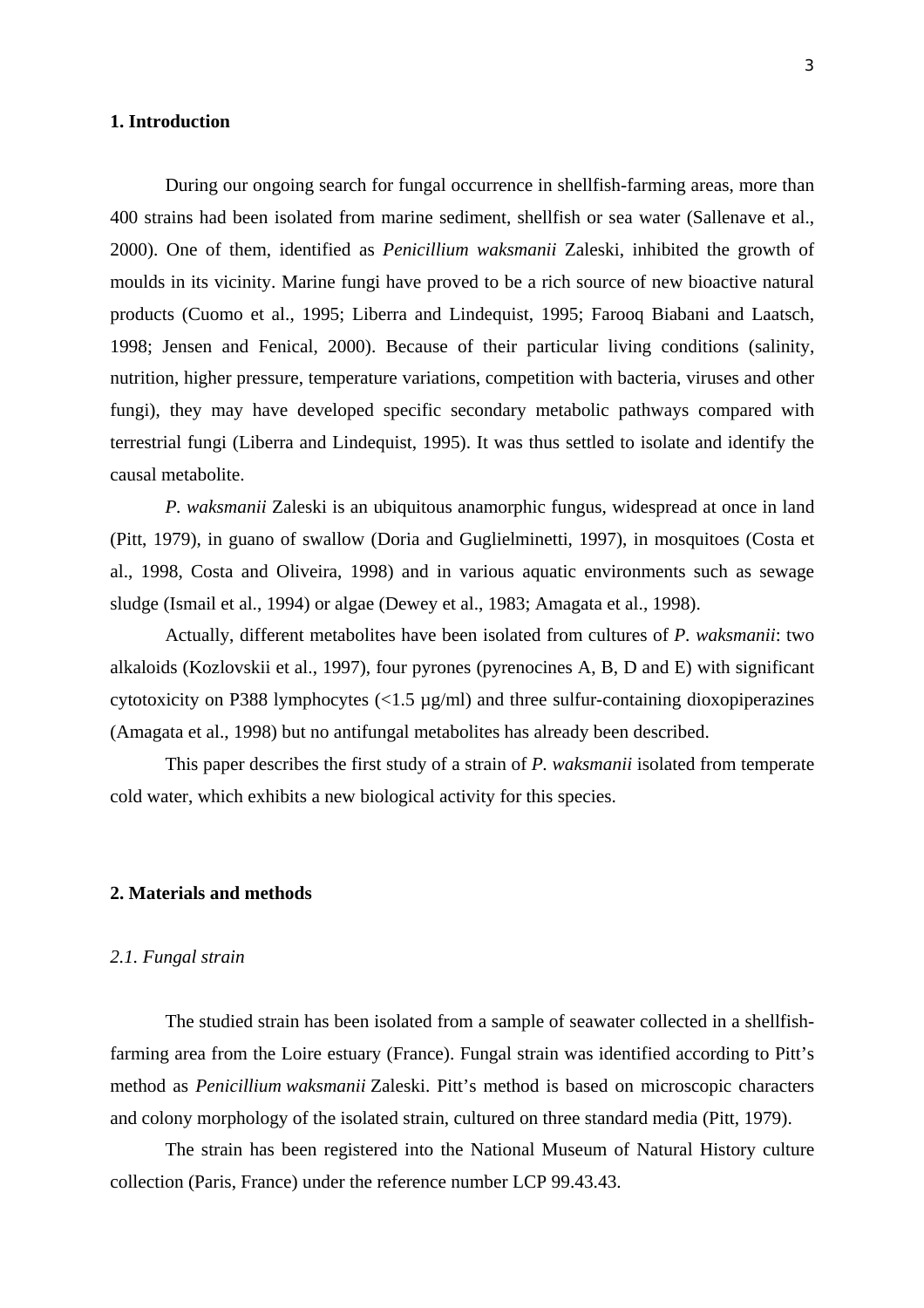#### *2.2. Solid phase culture*

Cultures were performed in 500 ml glass flasks containing 50 ml of a solid medium composed of 0.5 g peptone, 1.75 g glucose and 0.75 g agar (Becton Dickinson, Sparks, USA), dissolved in natural filtered seawater. The medium was inoculated with *P. waksmanii* conidia taken from stock cultures (stored at  $-18^{\circ}$ C) with a platinum loop. Each flask was then incubated for 14 days at 27°C in natural light.

#### *2.3. Warm Solid/Liquid Extraction WSLE*

Cultures were stopped by warming on a hot plate  $(60^{\circ}C)$  to allow the agar to melt and were then extracted with warm ethyl acetate. After shaking, suspension was left at room temperature until the resolidification of the agar phase. The liquid organic phase was then removed, was sterilely filtered under vacuum (0.45 µm PTFE membrane filters, Sartorius, Göttingen, Germany) and was evaporated to obtain a crude extract.

## *2.4. Antifungal assay*

Antifungal activity was detected by the paper disk diffusion method according to Hadacek and Greger (2000). A pathogen isolate of *Candida albicans* was used as test organism. Amphotericin B (Calbiochem, Meudon, France) was used as a positive control (10 µg/ml in methylene chloride with 10% dimethyl sulfoxyde).

Test plates (8 cm diameter) were prepared with Sabouraud agar (Becton Dickinson, Sparks, USA) in distilled water (1.3 g for 20 ml) and inoculated with a suspension of *C. albicans* (10<sup>6</sup> cells/ml). For testing, extracts (2.5 mg) were dissolved in 1 ml methylene chloride. Paper disks (9 mm diameter, Prolabo Merck Eurolab, Gradignan, France) were impregnated with 20-µl aliquots of extracts or control. After evaporating the organic solvent, paper disks were disposed on plates (one test extract and one positive control). Plates were incubated for 24 h at 37°C and the growth inhibition zone was detected. All samples were tested in triplicate.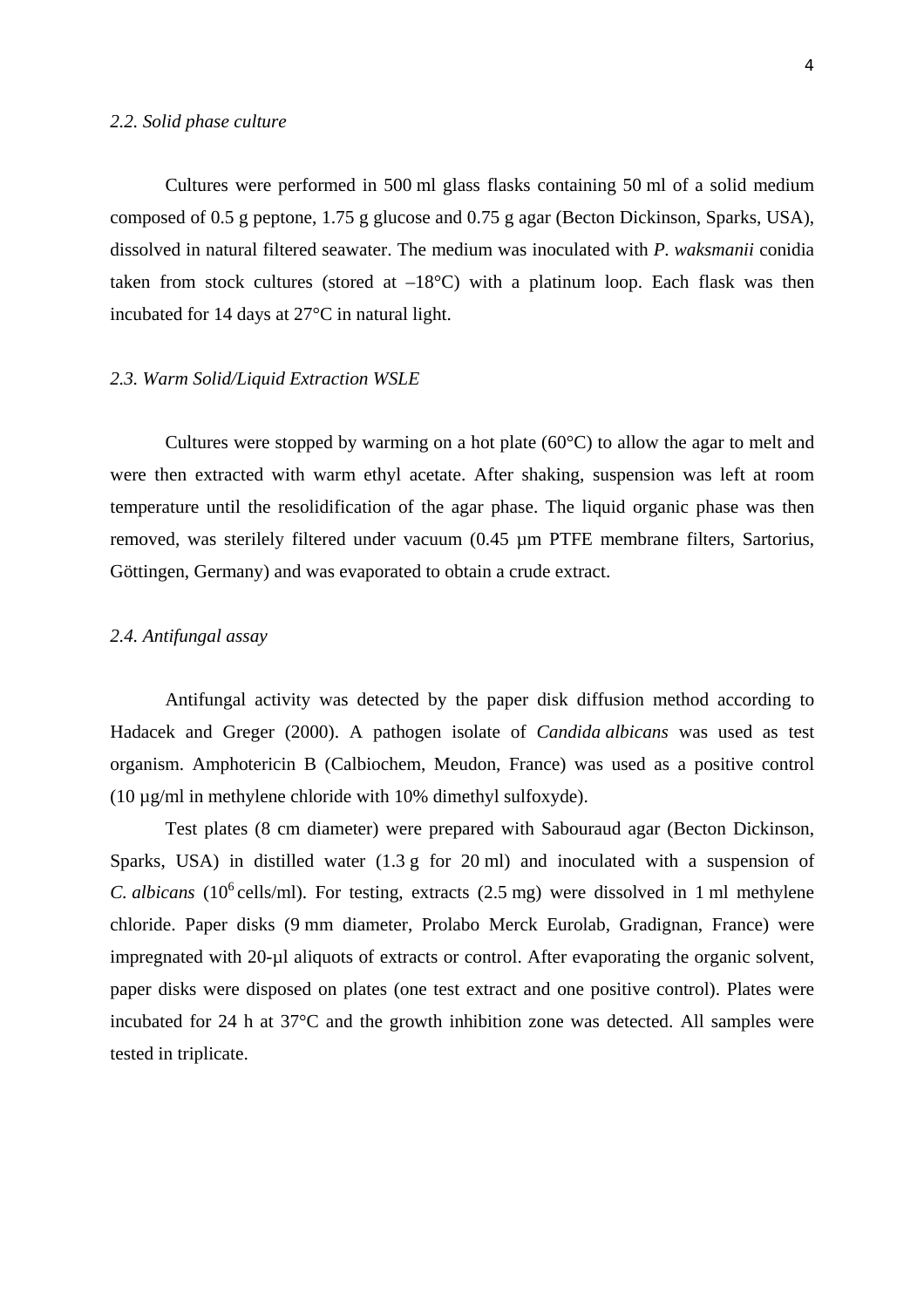Vacuum Liquid Chromatography (VLC) was performed using silica gel 60 Å 35- 70 µm as solid phase (SDS, Peypin, France). Elution was successively realised with hexane/methylene chloride 50:50 (v/v), methylene chloride/ethyl acetate 99:1 (v/v), 80:20 (v/v) and ethyl acetate 100%. For separating 100 mg of crude extract, 10 g of silica and 100 ml of each eluant were used.

High-performance liquid chromatography (HPLC) was performed on an analytical reverse column (Intersphere  $C_{18}$  5 µm, 250 x 4.6 mm, Interchim, Montluçon, France). Mobile phase (methanol/water 85:15 v/v) was delivered by a 305-Pump (Gilson, France) at a constant flow rate of 0.5 ml/min. Samples were injected as pure methanolic solutions (10 mg/ml) in a Rheodyne valve (1-ml sample loop). Volumes of  $500 \mu l$  were injected by a  $500 \mu l$  syringe (Hamilton, Reno, NV, USA). Detection was performed at 254 nm using a 115-UV model detector (Gilson) coupled to a SE-120 model integrator (BBC Guerz Metrawatt).

Each solvent (ethyl acetate, methylene chloride, hexane and methanol) was of Normapur quality (SDS, Peypin, France) and distilled prior to use. Water was purified by a Milli-Q system (Millipore, Bedford, MA, USA).

## *2.6. Identification by mass spectrometry (MS) analyses*

MS analyses were carried out using an electrospray ionization-ion trap (ESI-IT) mass spectrometer (LCQ Finnigan, Atlanta, GA, USA). Mass analyses were conducted in positive mode with initial source parameters as shown in Table 1. All spectra were acquired and analysed by LCQ Xcalibur software (Finnigan, Atlanta, GA, USA). Total current ion mass spectra (Fullscan mode) were acquired between *m/z* 80 and *m/z* 1000. Charge state and isotopic distribution were analysed by a narrow-scan range mode (Zoomscan mode) and compared with isotopic profile calculation performed with Isopro 3.0 MS/MS software (Internet freeware: see http://members.aol.com/msmssoft/). An isolation mass width of  $m/z = 1$  was applied during MS<sup>n</sup> analyses of parent ions. Scanning was recorded for about 0.3 min corresponding to 12 scans. Spectra were acquired in profile mode with a boxcar smoothing of 7 points.

Concerning MS analysis, fungal extracts and pure griseofulvin solutions were prepared at different concentrations (100 µg/ml and 10 µg/ml respectively) in a mixture of methanol/water 95:5 (v/v) with 0.1% of trifluoroacetic acid. These solutions were infused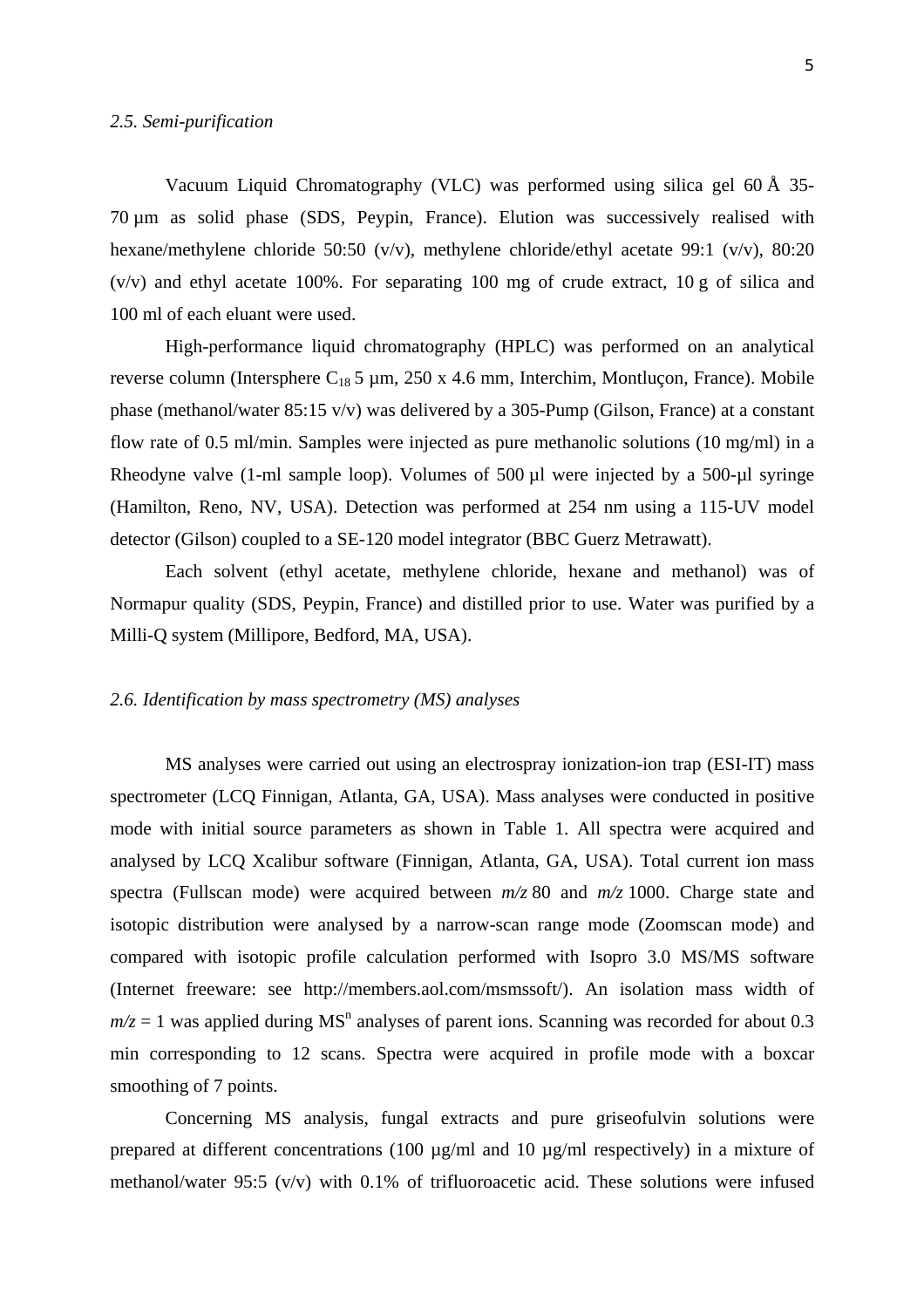directly into the ESI probe with a 250-µl automated syringe (Hamilton, Reno, NV, USA) at a flow-rate of  $3 \mu$ l/min.

Methanol of HPLC quality grade was purchased from Baker (Deventer, Holland). Water was purified by a Milli-Q system (Millipore, Bedford, MA, USA). Griseofulvin was obtained from Sigma-Aldrich (St.Quentin Fallavier, France).

| Table 1: Comparison of the initial source parameters of the ESI-IT/MS with the optimised parameters for the |  |  |
|-------------------------------------------------------------------------------------------------------------|--|--|
| analysis of the $m/z$ 353 ion                                                                               |  |  |

| Parameters                                             | Initial source parameters | Optimised parameters |
|--------------------------------------------------------|---------------------------|----------------------|
| source voltage                                         | $4.5$ kV                  | $4.5$ kV             |
| sheath gas flow rate (nitrogen, arbitrary<br>units)    | 60                        | 60                   |
| auxiliary gas flow rate (nitrogen,<br>arbitrary units) | $\theta$                  | $\mathbf{0}$         |
| capillary temperature                                  | $160^{\circ}$ C           | $160^{\circ}$ C      |
| capillary voltage                                      | 19 V                      | 10 <sub>V</sub>      |
| tube lens                                              | 0 <sub>V</sub>            | 5 V                  |
| octopole 1 voltage                                     | $-2.5$ V                  | $-2$ V               |
| octopole 2 voltage                                     | $-7V$                     | $-6V$                |
| interoctopol lens                                      | $-16V$                    | $-16V$               |

## **3. Results**

#### *3.1. Semi-purification*

Semi-purification of fungal cultures was bioassay-guided through different chromatographic techniques. Extraction of 3.65 l peptone/sea water cultures was performed using the WSLE protocol. It gave 742 mg of crude extract. This extract was divided into 100 mg aliquots and subjected to VLC separation on silica-phase. The whole antifungal activity was detected in the methylene chloride/ethyl acetate 80:20 (v/v) fraction. An average of 9 mg of this fraction was obtained for 100 mg of crude extract.

Repeated injections of the previous active fraction were performed on a HPLC reverse-phase column. The antifungal activity was found within the 6-to-8-min fraction. After evaporation, the active fraction yielded 5.8 mg of a yellow and oily mixture.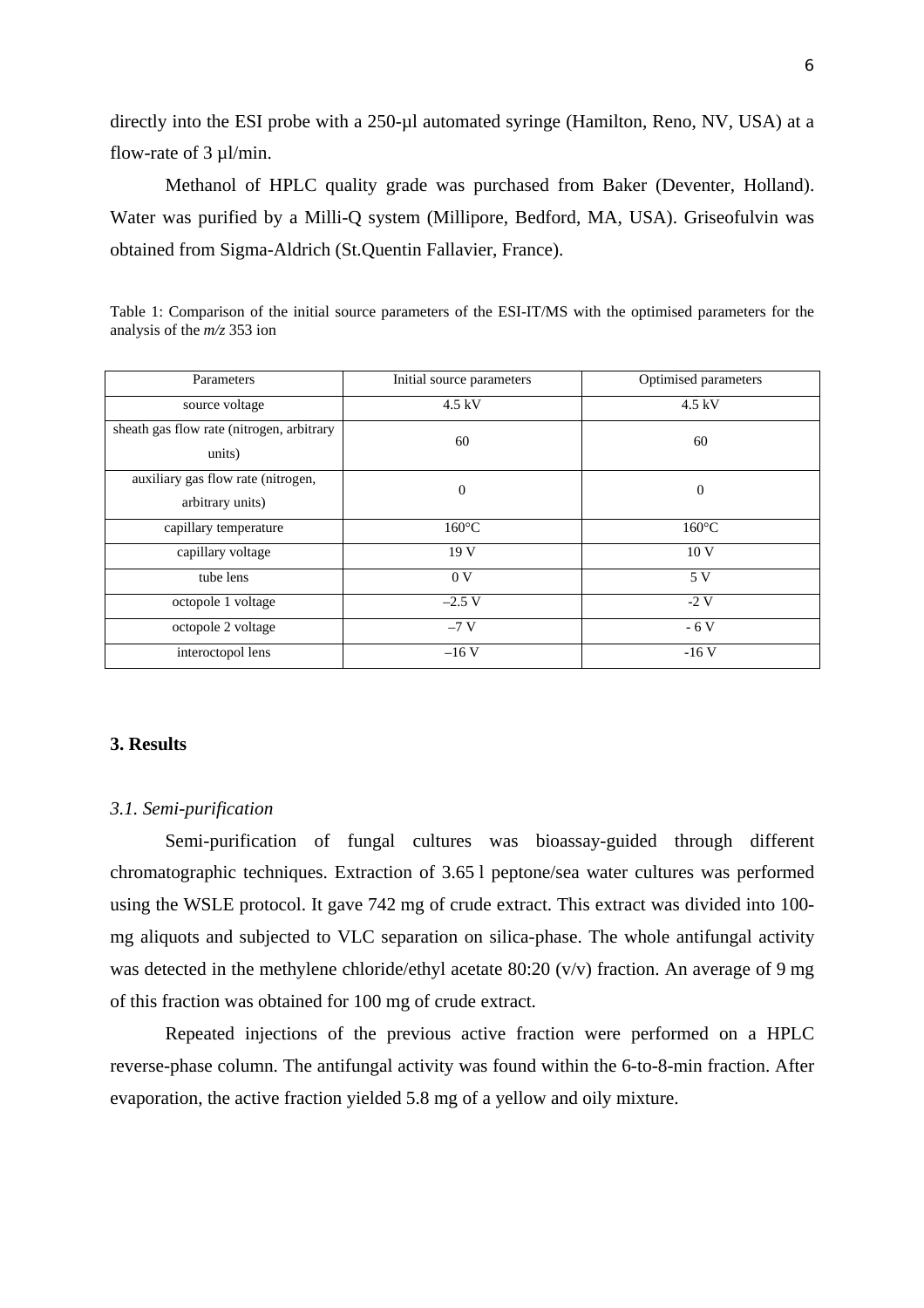#### *3.2 ESI/IT/mass analysis*

Among the five fractions collected by HPLC, only one showed an antifungal activity. We first analysed the ionic composition of the active and non-active fractions by ESI-IT/MS and then compared them. Although the Fullscan mass spectra were still very complex (Fig. 1), a dominant monocharged peak at *m/z* 353 could be detected as the main difference between the active fraction and the others. The isotopic distribution of this peak (Zoomscan analysis, Fig. 2) revealed the presence of one chlorine atom.





Figure 2: Isotopic distribution spectrum in positive mode of peak of *m/z* 353 in the HPLC active fraction of *P. waksmanii* 

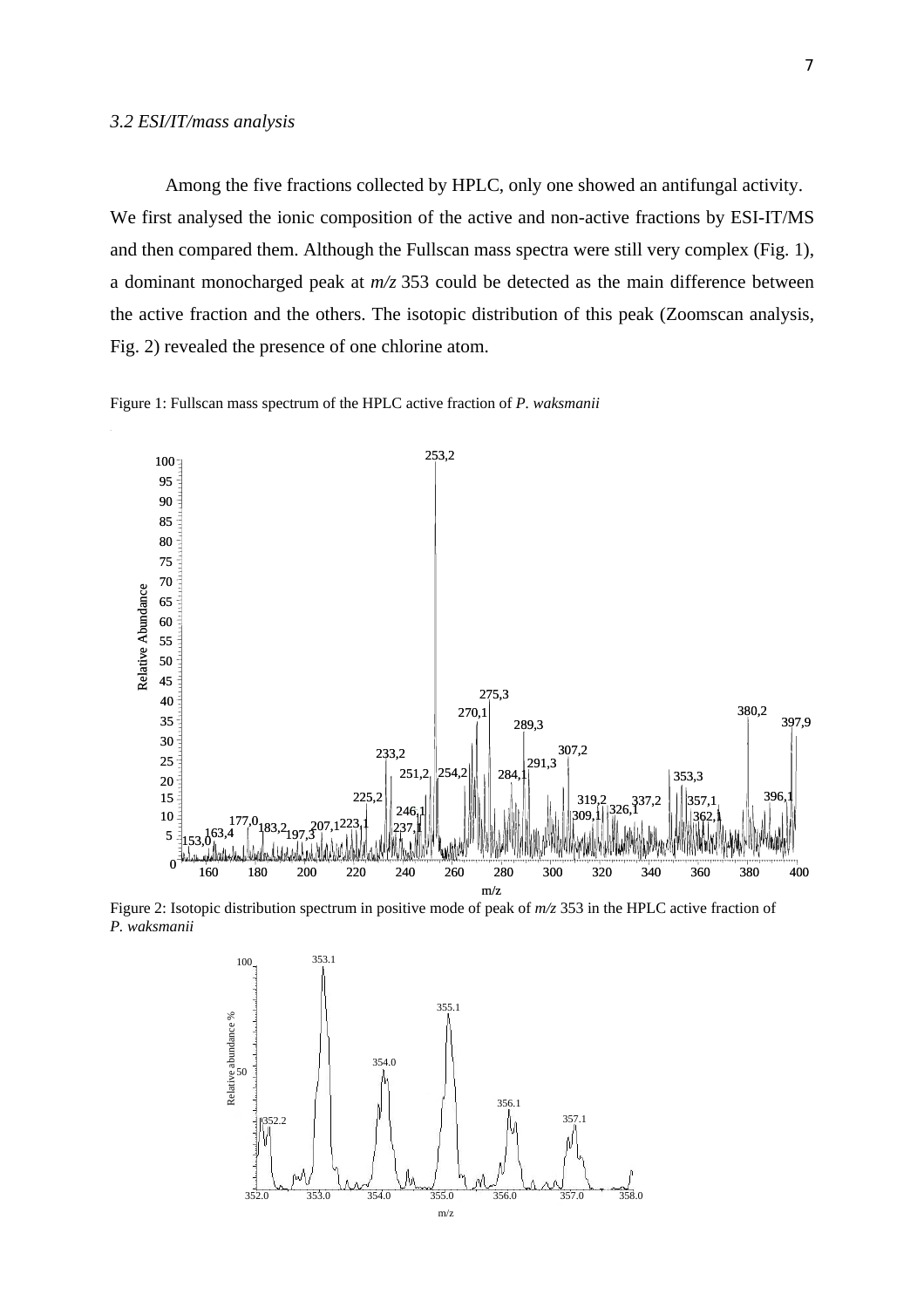# 3.3 Identification of griseofulvin by MS<sup>n</sup> analysis

Since griseofulvin (Fig. 3) presents the same molecular weight ( $MW = 352$  Da), contains a chlorine atom and has an antifungal activity, a comparison of the obtained peak and pure griseofulvin has been performed.

A pure griseofulvin solution (10 µg/ml) was directly injected into the ESI-IT/MS. Fullscan MS showed a major peak at *m/z* 353 corresponding to the protonated griseofulvin  $[M+H]$ <sup>+</sup> with the same isotopic distribution compared to the observed unknown 353 peak. ESI parameters were automatically optimised to obtain the best signal for this ion (Table 1).

Collision energy of 27 % was required for MS/MS analysis of griseofulvin. A major chlorinated product ion appeared at *m/z* 215 associated with three less intense ions at *m/z* 321 (chlorinated, relative abundance 26%), 285 (chlorinated, 70%) and 165 (non-chlorinated, 45%) (Fig. 4a). In the same conditions, the unidentified *m/z* 353 ion gave the same product ions (Fig. 4b) confirming that this peak could be attributed to griseofulvin.

Figure 3: Chemical structure of griseofulvin

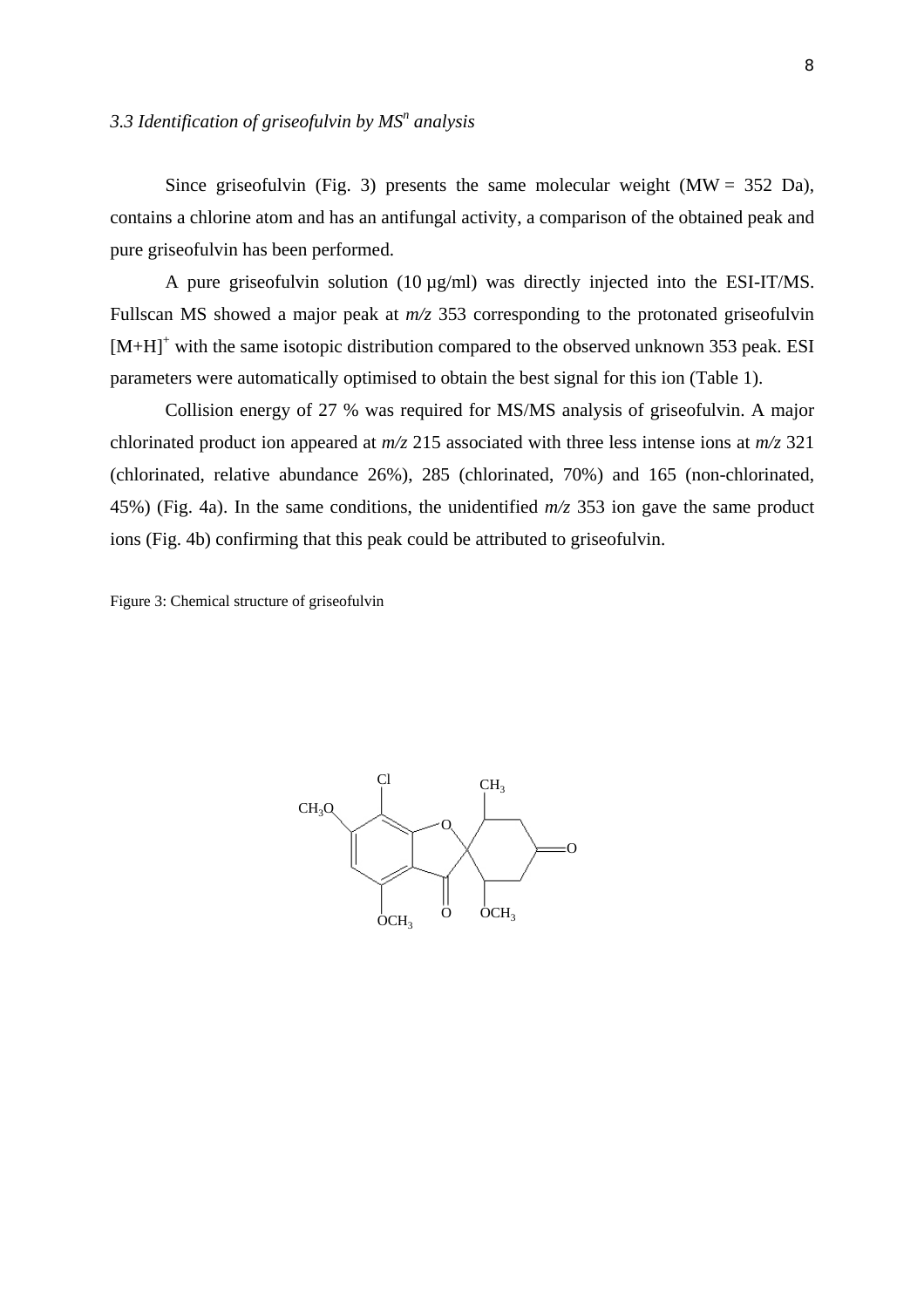Figure 4: MS/MS spectra in positive mode of a) Griseofulvin control *m/z* 353 b) Peak of *m/z* 353 in the active fraction of *P. waksmanii*



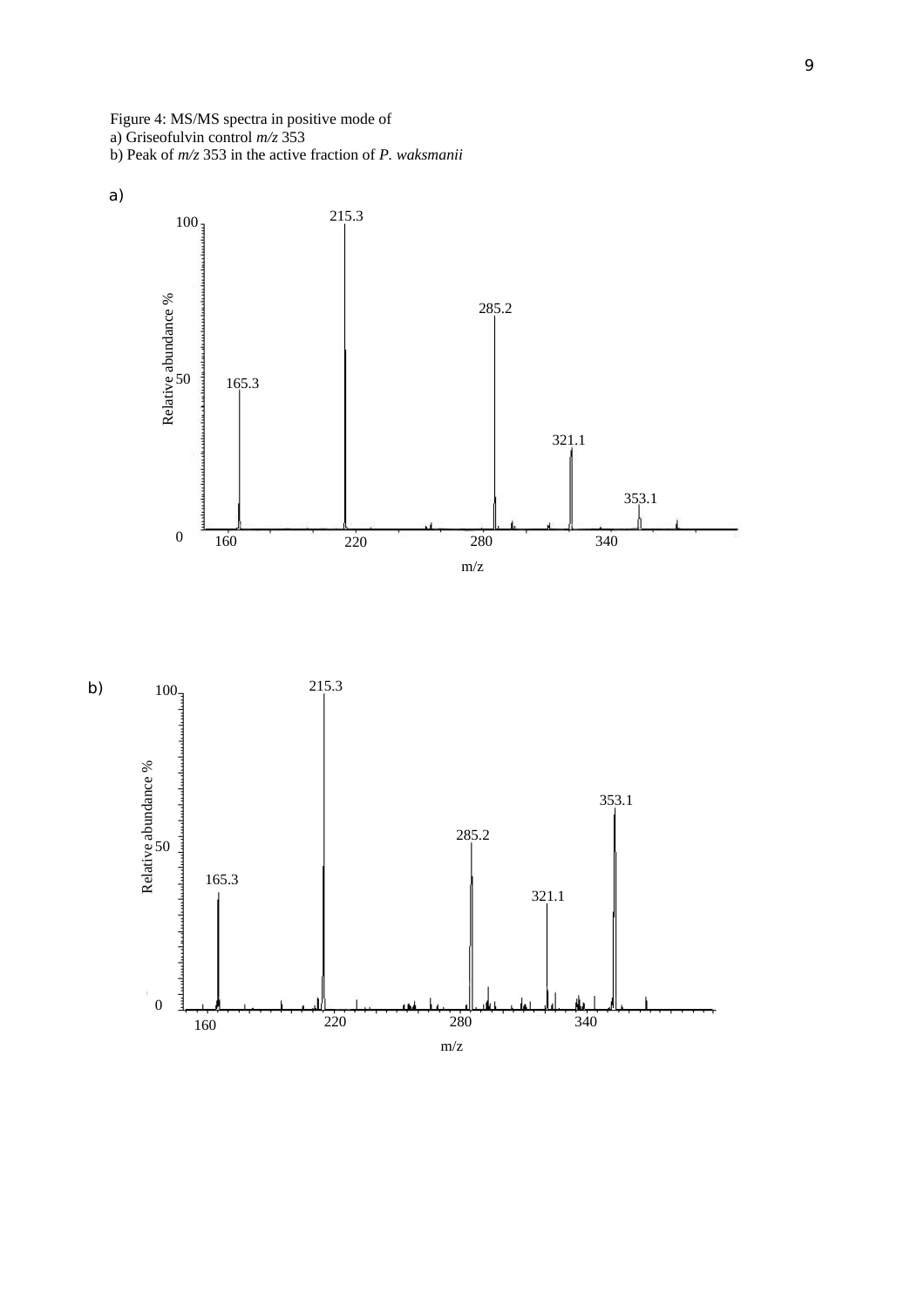#### **4. Discussion**

This work was aimed to study marine fungi as a new source of bioactive compounds. The original warm solid/liquid extraction (WSLE) protocol, developed in this study, seems to be a powerful technique for fungal compounds extraction from solid culture medium: it is rapid, effective and it allows extraction of excreted metabolites as well as mycelial compounds.

MS/MS is a powerful technique allowing identification of compounds in a complex extract with a high degree of certainty, which could not be obtained with classical methods such as TLC or HPLC-UV (Fischer and Riegelman, 1966; Zia et al., 1980; Frisvad and Filtenborg, 1989; Venkatadasu et al., 2000). Our study is a typical application of the use of ESI/MS providing "mass profiles" of fungal extracts (Smedsgaard and Frisvad, 1996). Then, after fractionation of the crude extract guided by an antifungal bioassay, ESI-IT/MS/MS allowed the identification of griseofulvin as an active principle of *P. waksmanii*.

Griseofulvin is a well-known antifungal compound which had already been isolated from four terrestrial species of *Penicillium* (Oxford et al., 1939; Brian, 1949; Araujo et al., 1990) and from a non-identified marine species (Namikoshi et al., 2000). Therefore we report here for the first time the presence of griseofulvin in the metabolic content of *P. waksmanii*.

It is not the first antifungal metabolite isolated from a marine fungus (Liu et al., 2002; Schlingmann et al., 2002), indicating that marine-adapted strains could synthesize those bioactive compounds in marine culture conditions. Studying marine fungal metabolites is relevant both for the pharmaceutical industry, as they are varied and can be highly bioactive, and for the understanding of their ecological role. The reason why bioactive compounds are product is not known, but it is assumed that many of them act as chemical defence. As a result, antifungal metabolites biosynthesis could be induced in response to other fungal competitors, thus providing a selective advantage for their development in natural marine environment. For instance, it has been reported that the production of the antibiotic pestalone by a marine fungal strain of *Pestalotia* sp. was effective only when this strain was co-cultured with a marine bacterium (Cueto et al., 2001).

Our study brings here new evidences of the potential development of filamentous saprophytic fungi in the sea, although this hypothesis is still discussed by several authors. Moreover, the studied strain did not grow on a solid medium prepared with distilled water, indicating that it required salt in the medium for its development and thus it is well-adapted to marine environment.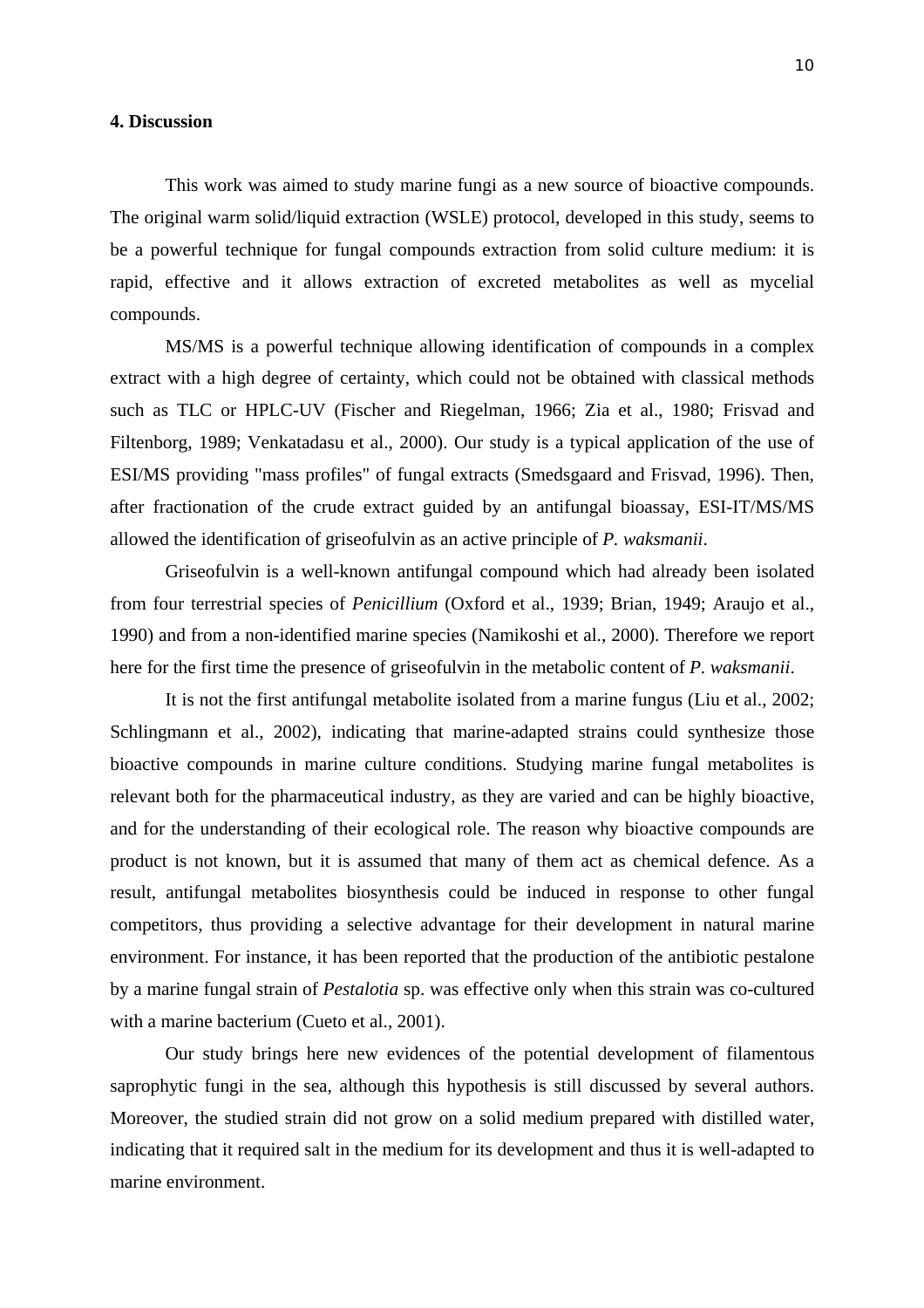# **Acknowledgments**

This paper was part of the PhD thesis of KE Petit and supported financially by the Regional Council of Pays de la Loire (France).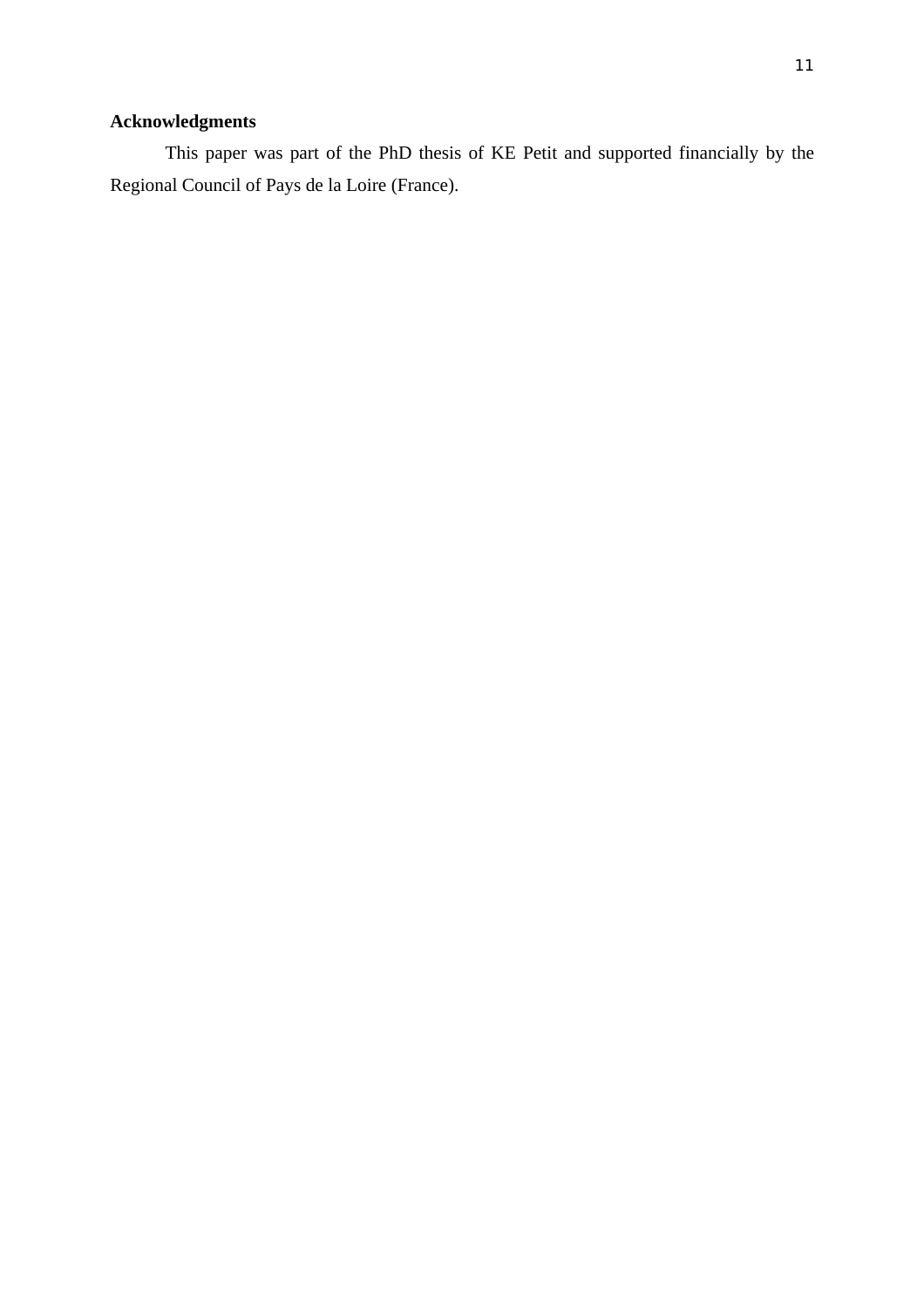#### **References**

Amagata, T., Minoura, K., Numata, A., 1998. Cytotoxic metabolites produced by a fungal strain from a *Sargassum* algae. J. Antibiot. 51, 432-434.

Araujo, O.E., Flowers, F.P., King, M.K., 1990. Griseofulvin: a new look at an old drug. DICP, The Annals of Pharmacotherapy 24, 851-854.

Brian, P.W., 1949. Studies on the biological activity of griseofulvin. Ann. Bot. – London, N.S. XIII (49), 59-77.

Costa, G.L., Moraes, A.M.L., Oliveira, P.C., 1998. Pathogenic action of *Penicillium* species on mosquito vectors of human tropical diseases. J. Basic Microb. 38 (5-6), 337-341.

Costa, G.L., Oliveira, P.C., 1998. *Penicillium* species in mosquitoes from two Brazilian regions. J. Basic Microb. 38 (5-6), 343-347.

Cueto, M., Jensen, P.R., Kauffman, C., Fenical, W., Lobkovsky, E., Clardy, J., 2001. Pestalone, a new antibiotic produced by a marine fungus in response to bacterial challenge. J. Nat. Prod. 64 (11), 1444-1446.

Cuomo, V., Palomba, I., Perretti, A., Guerriero, A., D'Ambrosio, M., Pietra, F., 1995. Antimicrobial activities from marine fungi. J. Mar. Biotechnol. 2, 199-204.

Dewey, F.M., Donelly, K.A., Foster, D., 1983. *Penicillium waksmanii* isolated from a red seaweed, *Eucheuma striatum.* Trans. Br. Mycol. Soc. 81 (2), 433-434.

Doria, M., Guglielminetti, M., 1997. Micromiceti associati ai nidi di Rondine commune (*Hirundo rustica L*.). Mic. Ital. 3, 95-99.

Farooq Biabani, M.A., Laatsch, H., 1998. Advances in chemical studies on low-molecular weight metabolites of marine fungi. J. Prak. Chem. – Chem. Ztg. 340, 589-607.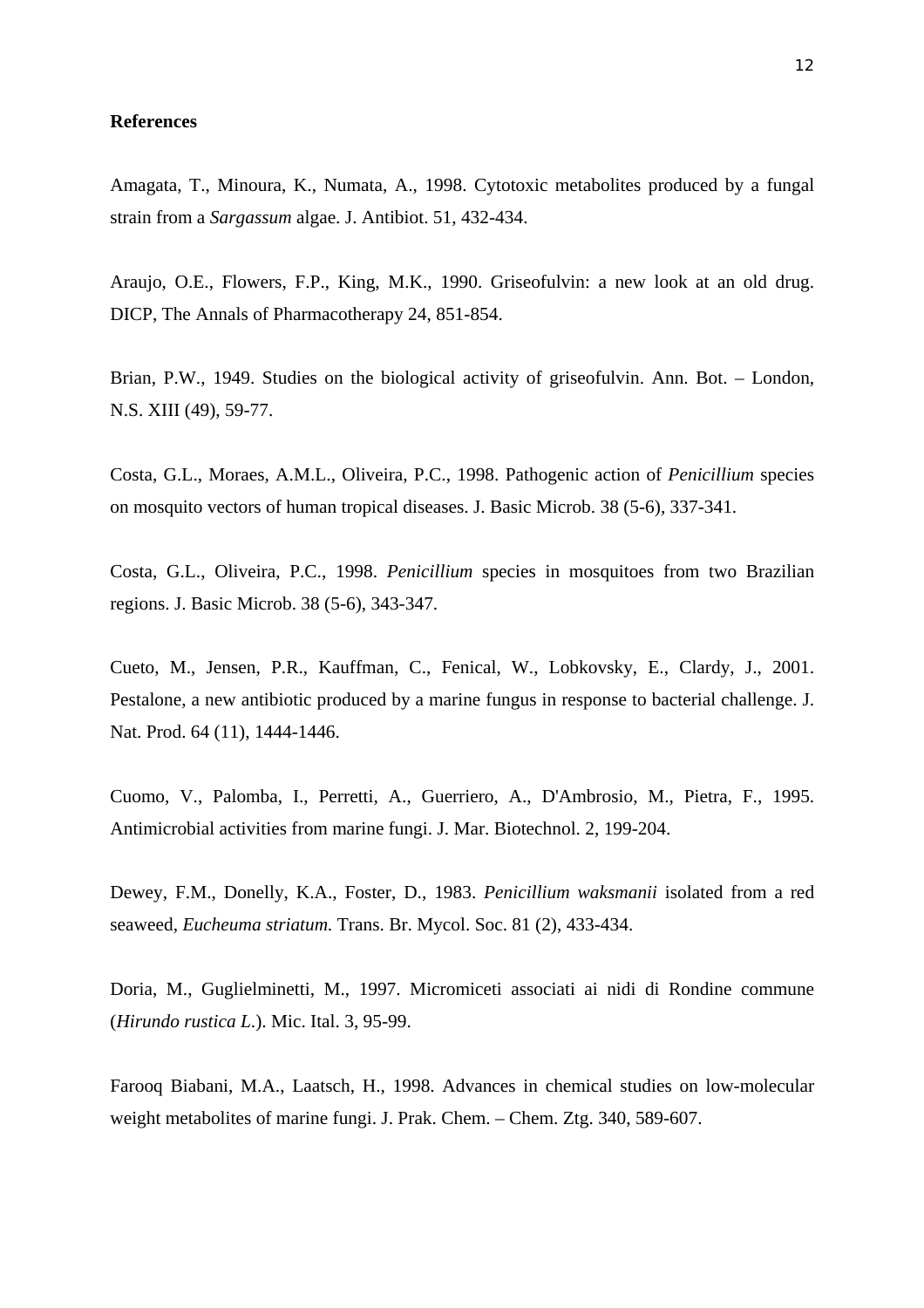Fischer, L.J., Riegelman, S., 1966. Quantitative determination of griseofulvin and griseofulvin-4'-alcohol in plasma by fluorimetry on thin layer chromatograms. J. Chromatography A 21, 268-274.

Frisvad, J.C., Filtenborg, O., 1989. Terverticillate penicillia: chemotaxonomy and mycotoxin production. Mycologia 81, 837-861.

Hadacek, F., Greger, H., 2000. Testing of antifungal natural products: methodologies, comparability of results and assay choice. Phytochem. Analysis 11, 137-147.

Ismail, M.A., Omar, S.A., 1994. Factors affecting ureolytic activities of *Penicillium waksmanii* isolated from sewage sludge. Folia Microbiol. 39 (5), 441-444.

Jensen, P.R., Fenical, W., 2000. Marine microorganisms and drug discovery: current status and future potential. In Drugs from the sea, Basel, Karger, eds Fusetani N., 6-29.

Kozlovskii, A.G., Vinokurova, N.G., Zhelifonova, V.P., Ozerskaya, S.M., 1997. Alkaloid formation by Penicillia of the series *Fellutana* and *Canescentia* (in Russian). Mikrobiologiia 66 (4), 514-519.

Liberra, K., Lindequist, U., 1995. Marine fungi – A prolific resource of biologically active natural products ? Pharmazie 50 (H9), 583-588.

Liu, C.H., Meng, J.C., Zou, W.X., Huang, L.L., Tang, H.Q., Tan, R.X., 2002. Antifungal metabolite with a new carbon skeleton from *Keissleriella* sp. YS4108, a marine filamentous fungus. Planta Med. 68 (4), 363-365.

Namikoshi, M., Kobayashi, H., Yoshimoto, T., Meguro, S., Akano, K., 2000. Isolation and characterization of bioactive metabolites from marine-derived filamentous fungi collected from tropical and sub-tropical coral reefs. Chem. Pharm. Bull. 48 (10), 1452-1457.

Oxford, A.E., Raistrick, H., Simonart, P., 1939. Griseofulvin,  $C_{17}H_{17}O_6Cl$ , a metabolic product of *Penicillium griseofulvum* Dierckx. Biochem. J. 33, 240-248.